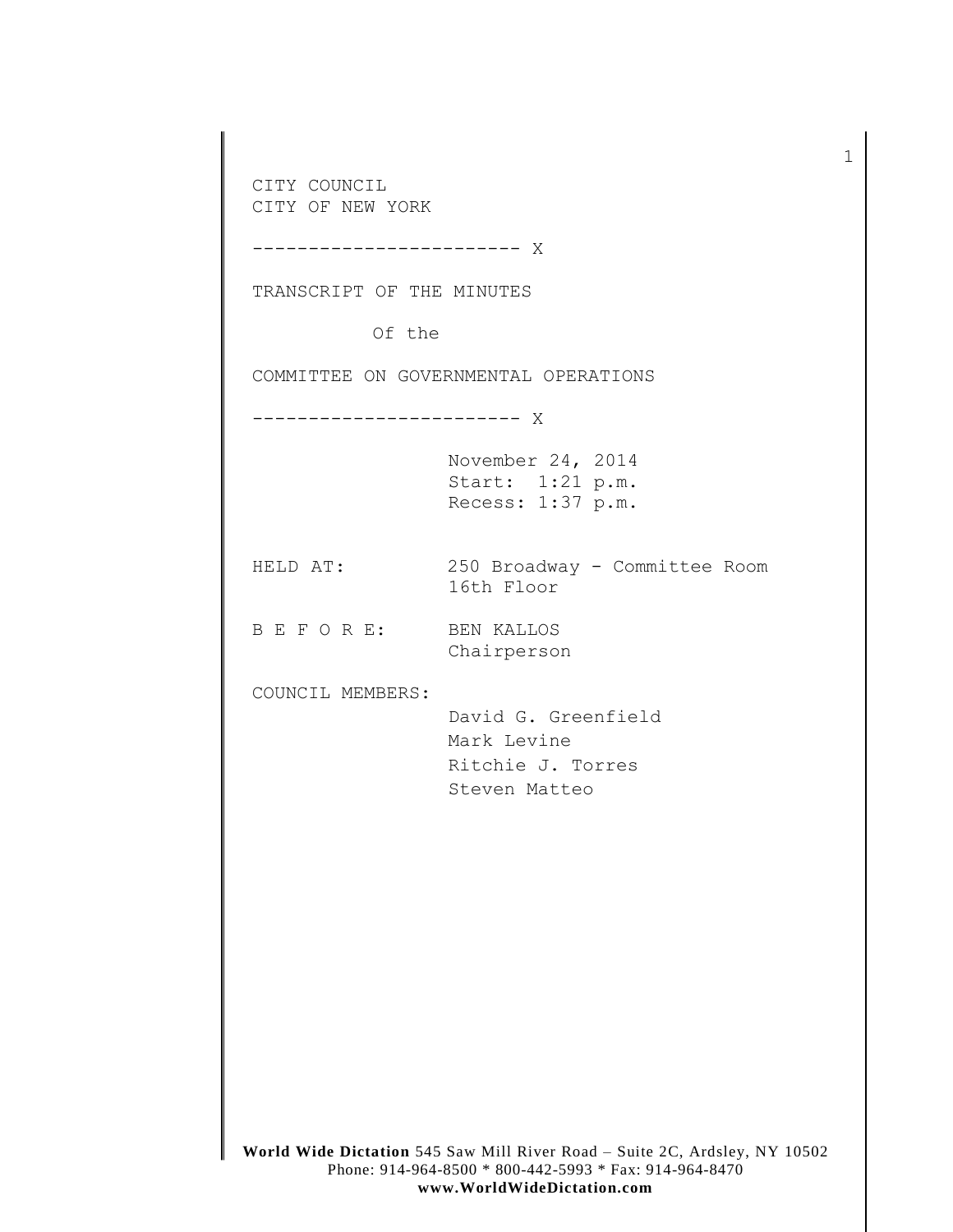A P P E A R A N C E S (CONTINUED)

Steven Carbo, Director Voting Rights and Democracy Initiatives e Center for Popular Democracy

Peggy Farber, Legislative Counsel Citizens Union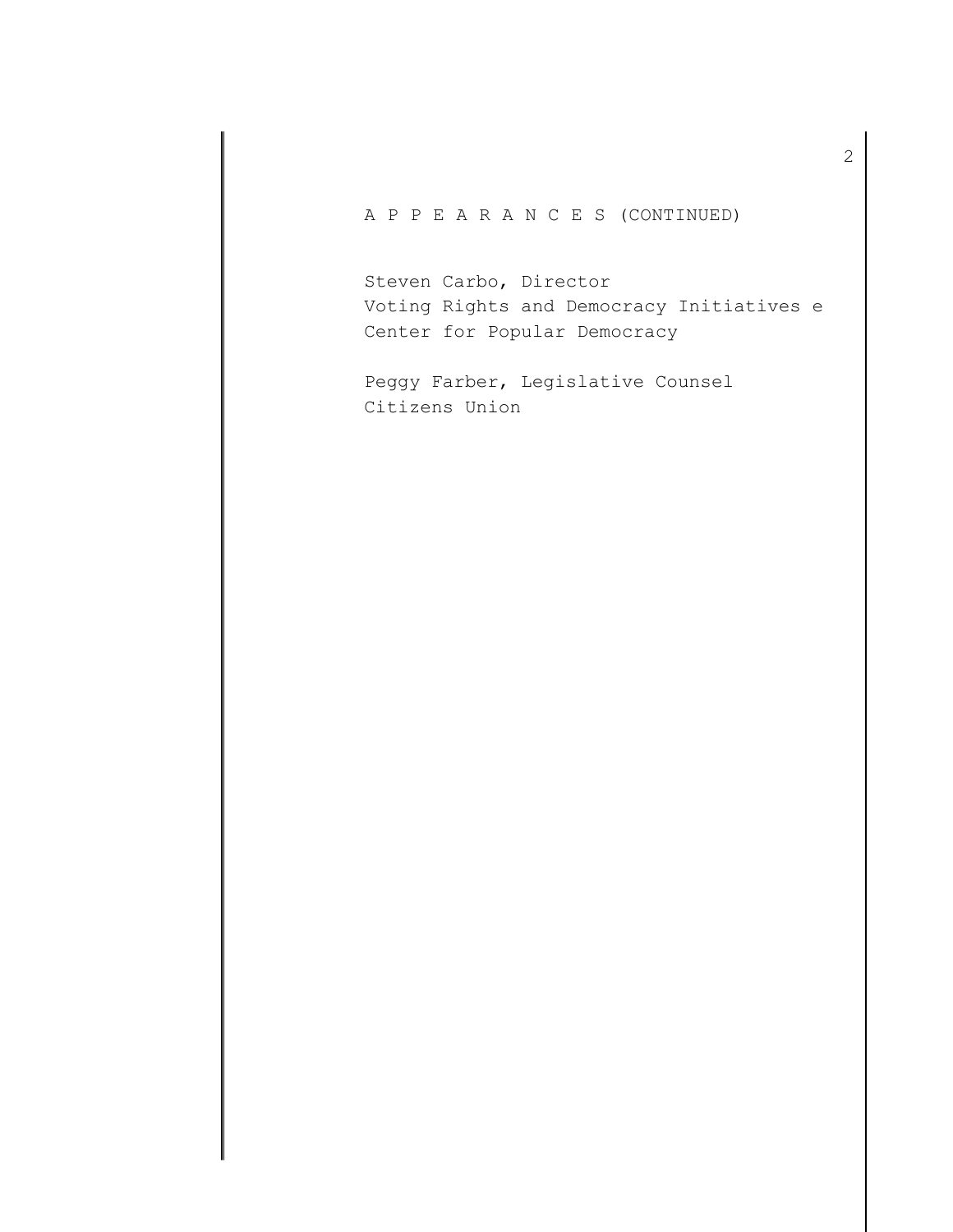| $\mathbf 1$ | 3<br>COMMITTEE ON GOVERNMENTAL OPERATIONS             |
|-------------|-------------------------------------------------------|
| 2           | [background conversation]                             |
| 3           | [sound check]                                         |
| 4           | SERGEANT-AT-ARMS: Quiet please.                       |
| 5           | CHAIRPERSON KALLOS: [gavel] Good                      |
| 6           | afternoon and welcome to this hearing of the          |
| 7           | Committee on Governmental Operations. I'm Ben         |
| 8           | Kallos. You can Tweet me at Ben Kallos. For all of    |
| 9           | you watching online, how are you doing today?         |
| 10          | We are considering two bills and one                  |
| 11          | resolution. Proposed Introduction 356-A by Council    |
| 12          | Member Williams, and Proposed Introduction 493-A,     |
| 13          | which I introduced with the help of my Counsel David  |
| 14          | Seitzer; and a Preconsidered Resolution by Council    |
| 15          | Member Williams. The two bills were heard in their    |
| 16          | original form by this committee on October 23 and     |
| 17          | subsequently amended. This legislation will improve   |
| 18          | the City's agency-based registration law by expanding |
| 19          | its requirements to seven new agencies.<br>And        |
| 20          | requiring agency employees to assist registrants in   |
| 21          | filling out the voter registration forms and mail     |
| 22          | them into the Board of Elections upon request.        |
| 23          | They will also improve our ability to                 |
| 24          | oversee implementation of this program by requiring   |
| 25          | reporting, and by calling on the State to allow us to |
|             |                                                       |

 $\Big\}$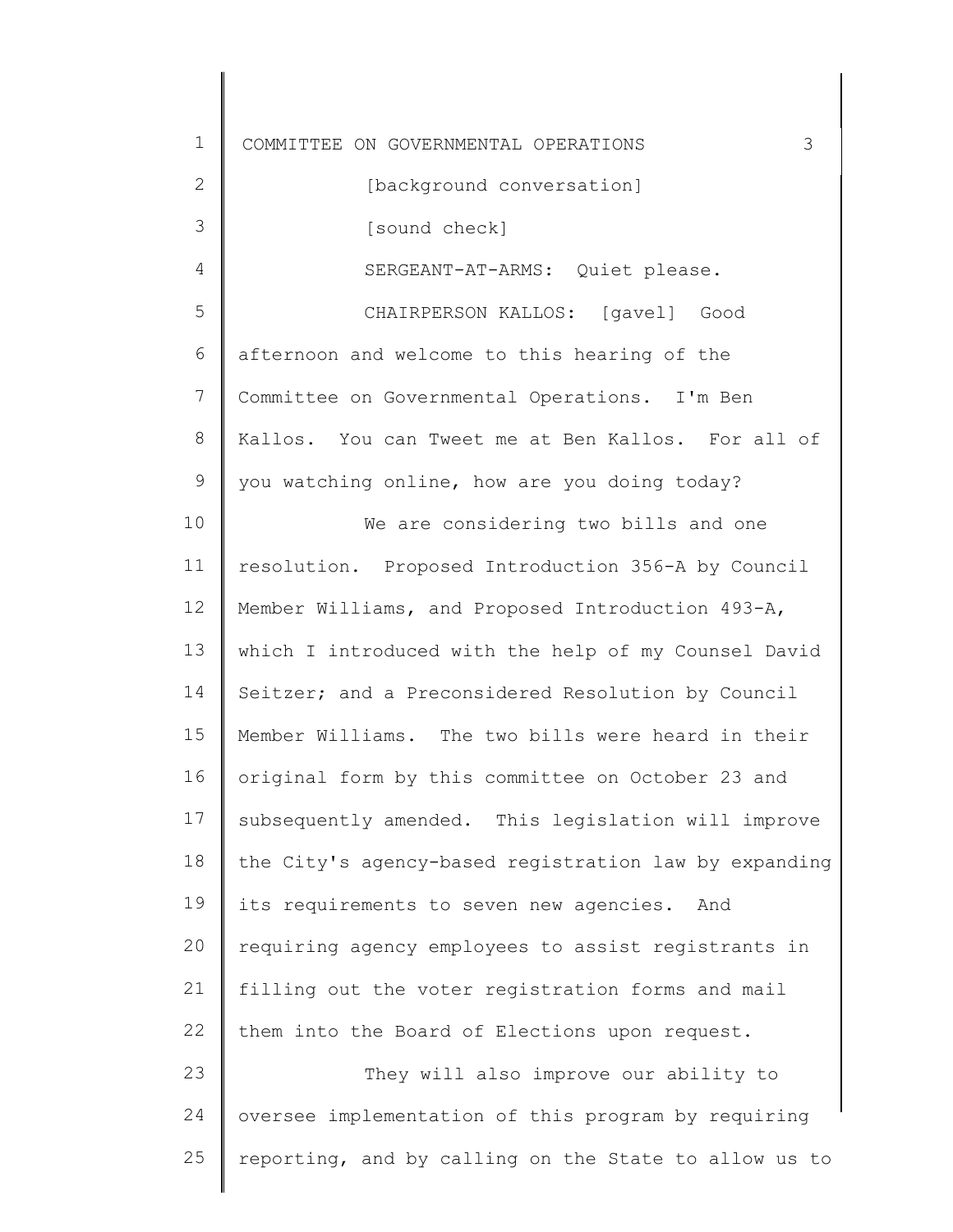| $\mathbf 1$     | $\overline{4}$<br>COMMITTEE ON GOVERNMENTAL OPERATIONS |
|-----------------|--------------------------------------------------------|
| 2               | go even further by requiring agency specific coding    |
| 3               | on forms to track compliance. These bills are          |
| 4               | possible, in part, due to the efforts of the           |
| 5               | Coalition of Good Government groups that issued a      |
| 6               | report last month on the City's dismal implementation  |
| $7\phantom{.0}$ | of this law. These are the Center for Popular          |
| 8               | Democracy, Citizens Union, the Vernon Center and       |
| 9               | NYPIRG, and the Asian American Legal Defense and       |
| 10              | Education Fund. I thank them for their work on this    |
| 11              | issue, and call any of them who are here to come up    |
| 12              | and say a few words if they would like.                |
| 13              | I for one am just glad that after 15                   |
| 14              | years, we have a progressive administration where we   |
| 15              | can actually take this issue on, follow the Mayor's    |
| 16              | Directive 1, where he already took leadership on       |
| 17              | this, and really take this home, because it's been--   |
| 18              | It was a great law when it was passed, but hopefully   |
| 19              | these changes will really get us that last mile so     |
| 20              | that we have the successful implementation that we're  |
| 21              | looking for.                                           |
| 22              | I would like to call up Steven Carbo from              |
| 23              | the Center for Popular Democracy, and Peggy Farber     |
| 24              | from Citizens Union of the City of New York. And I     |
| 25              | just want to welcome Peggy. This is your first         |
|                 |                                                        |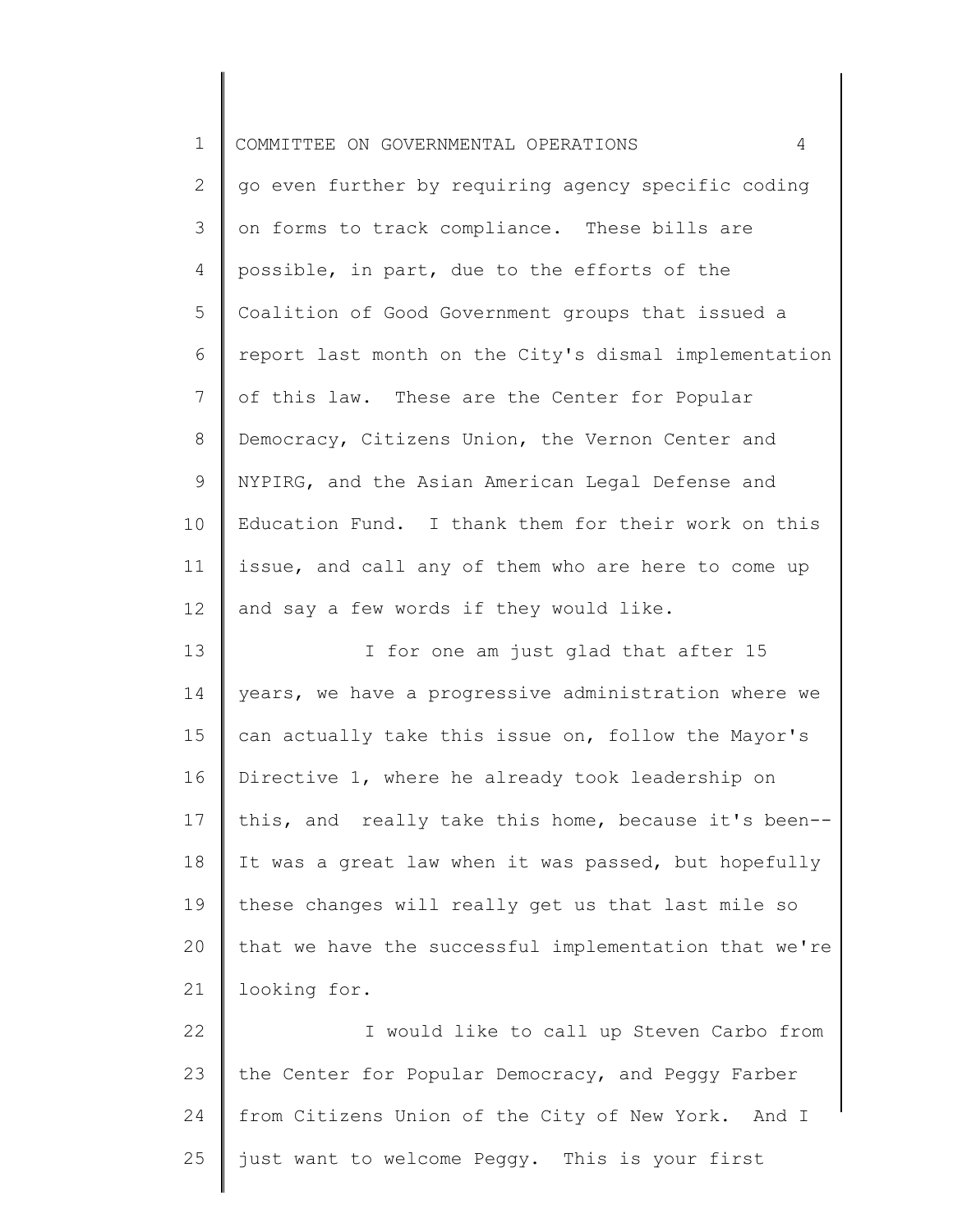1 COMMITTEE ON GOVERNMENTAL OPERATIONS 5

2 3 4 5 6 7 hearing giving testimony, but Citizens Union has been ever present I think at every single hearing of the Governmental Operations Committee, which I also call the Good Government Committee. And so, thank you both for being here today, and please begin your testimony.

8 9 10 11 12 13 14 15 16 17 18 19 20 21 22 23 24 25 STEVEN CARBO: Good morning, Chairman Kallos. Thank you for this opportunity to testify again on the Pro-Voter Law. My name is Steven Carbo and I serve as the Director of Voting Rights and Democracy Initiatives at the Center for Popular Democracy. As CPD and its partners in the Pro-Voter Coalition testified before this committee on October 23, the evidence shows that 14 years after its enactment the Pro-Voter Law has been roundly ignored by the municipal agencies subject to its provisions. Likely, hundreds of thousands, if not millions, of eligible voters were ever given the opportunity to register to vote over the years perpetuating regrettably low rates of voter registration in New York particularly among lower income of color and immigrant citizens. We, therefore, are very pleased by the initiatives undertaken by this Committee to correct course and pride municipal agencies to comply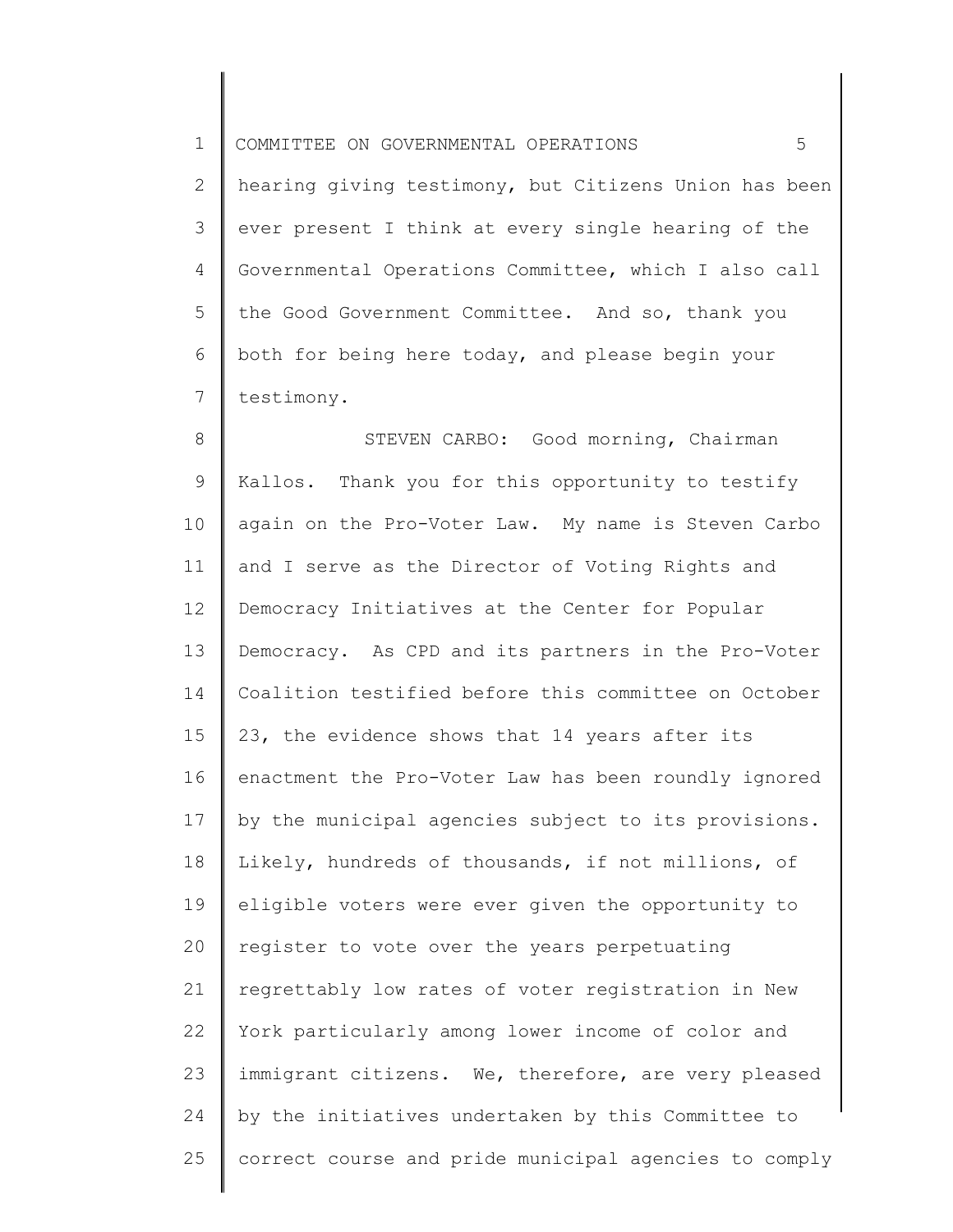1 COMMITTEE ON GOVERNMENTAL OPERATIONS 6

2 3 with the Pro-Voter Law. CPD strongly supports all three measures being considered today.

4 5 6 7 8 9 10 11 12 13 14 15 16 17 As for the Resolution, the current Blanket Code signed the New York City Board of Elections to every city agency distributing voter registration forms frustrates oversight over agency compliance with the law. It is essential that we distinguish the forms given to one agency from those given to another in order to assess the performance of individual agencies and to take corrective action when needed. The resolution before this committee, which calls on the State Legislature to pass and the Governor to sign legislation permitting the use of coded voter registration forms specific to each agency will greatly assist proper oversight over the Pro-Voter Law, and facilitate agency accountability.

18 19 20 21 22 23 24 As for Intro 493, the legislation that you have introduced, Mr. Chair, as amended represents a great improvement of the Pro-Voter Law. We expect that the mandatory agency assistance that it requires to be provided to clients, and the completion of voter registration forms commensurate with the assistance provided in the completion of the agency's

25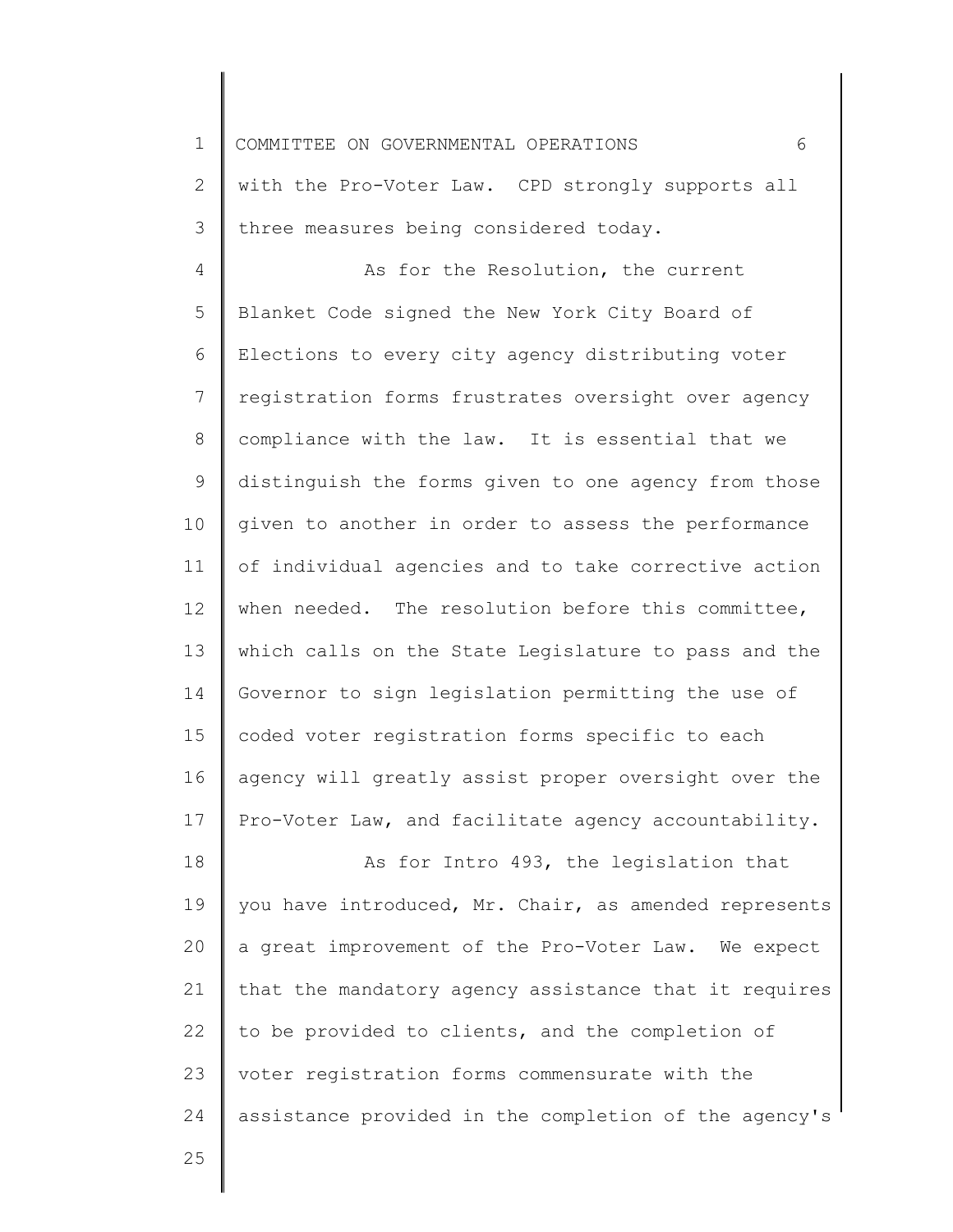1 COMMITTEE ON GOVERNMENTAL OPERATIONS 7

2 3 own forms will help increase voter registration rates as the Pro-Voter Law contemplated.

4 5 6 7 8 9 10 11 12 13 14 15 The integration of voter registration applications into agency forms, an effective means of ensuring that voter registration is not overlooked by agency staff, was anticipated by the law many years ago. We applaud the Chair's requirement that such integration be completed by December 1, 2015, if not sooner. The bill's directive that voter registration forms be in the same language as agency forms will benefit the large and increasingly diverse pool of limited language proficient citizens served by municipal agencies. The increase in agencies subject to the Pro-Voter Law is also very welcome.

16 17 18 19 20 21 22 23 24 And as for the last bill, the legislation introduced by Council Member Williams we believe that it will also facilitate vigorous oversight over the law. As with the resolution being considered today, it calls for the regular recording of metrics vital for assessing compliance with the Pro-Voter Law by each agency. If enacted, it, too, will bring us closer towards enhanced voter registration in New York City.

25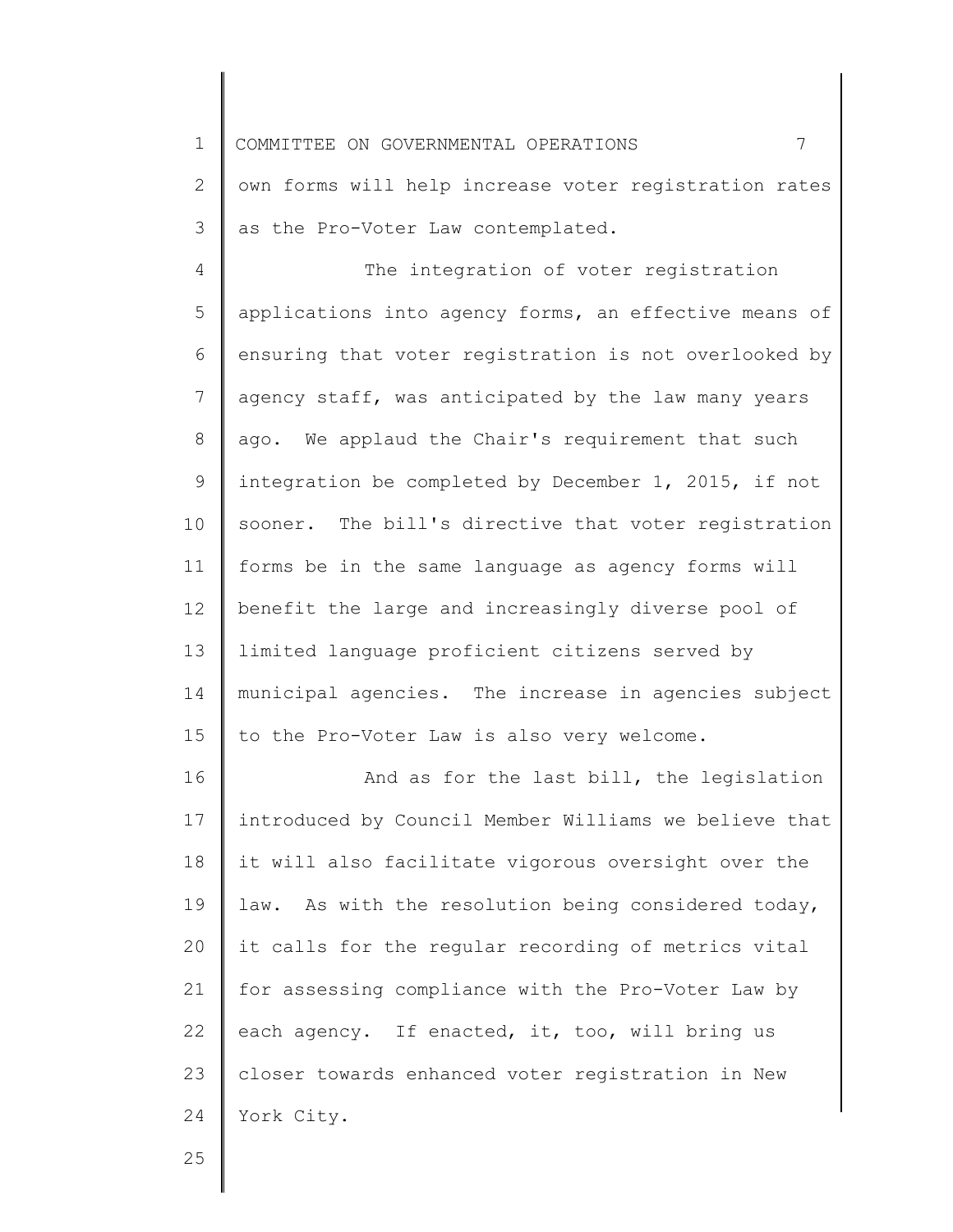|  |  |  | 1 COMMITTEE ON GOVERNMENTAL OPERATIONS |  |  |
|--|--|--|----------------------------------------|--|--|
|--|--|--|----------------------------------------|--|--|

2 3 4 5 6 7 8 9 Agency-based voter registration is a powerful tool for increasing voter registration and helping facilitate great citizen engagement in elections. We applaud the Committee for its action on the Pro-Voter Law, and look forward to continued dialogue with the Committee and with the Council on additional program enhancements in the months and years ahead. Thank you.

10 11 12 13 14 15 16 17 18 19 20 21 22 23 24 25 PEGGY FARBER: Good morning, or good afternoon, Chair Kallos and members of the Governmental Operations Committee. My name is Peggy Farber, and I am Legislative Counsel at the Citizens Union, a non-partisan and good government group dedicated to making democracy work for all New Yorkers. We serve as a civic watchdog combating corruption and fighting for political reform. Citizens Union has long been active on the issue of voter registration. And in May 2014, we and our colleagues in the Pro-Voter Coalition began a review of the City's compliance with agency-based registration required under Local Law 29, and we recommended changes to the City's program. Using FOIL requests and site visits, the Coalition determined that New Yorkers were not being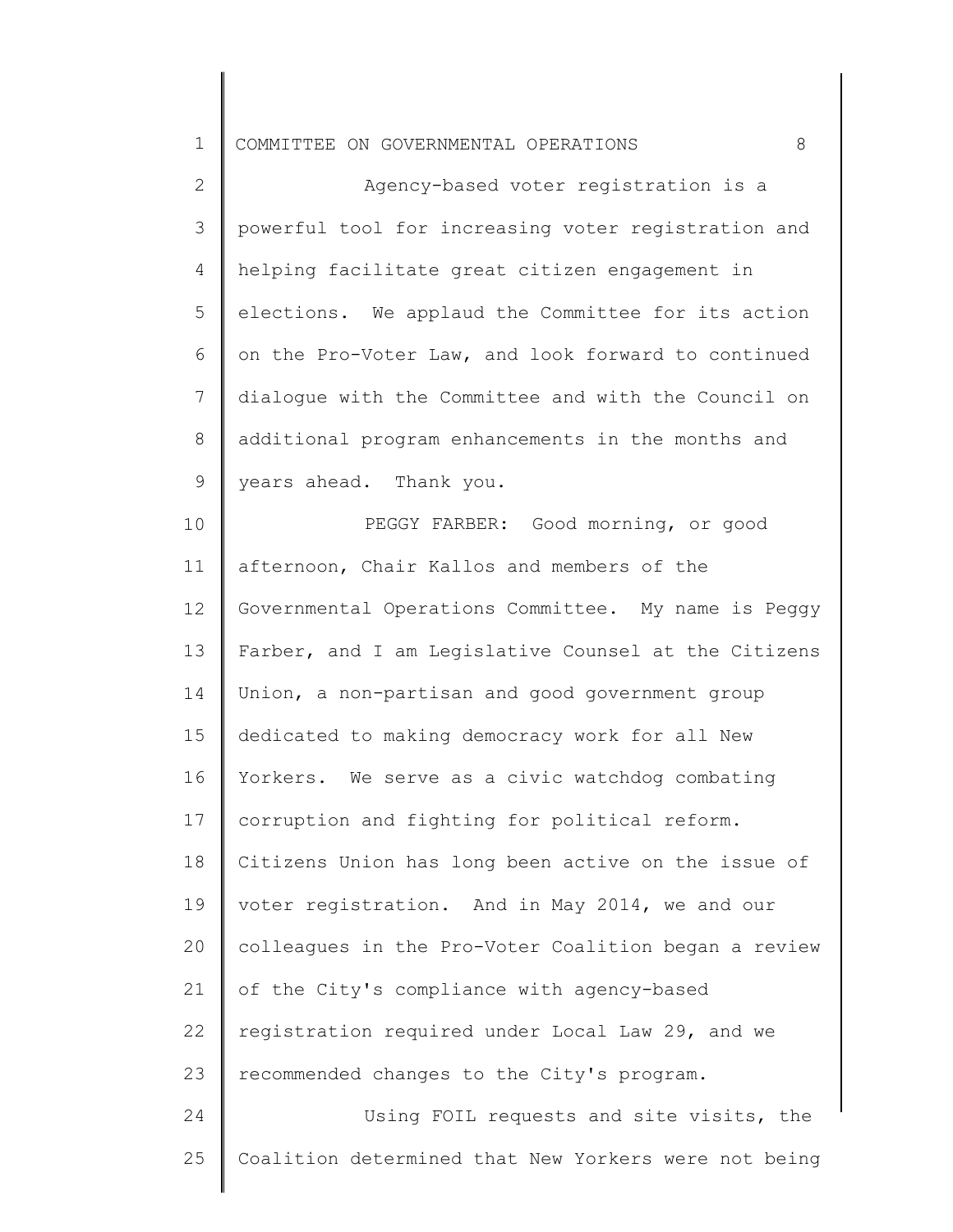1 2 3 4 5 6 7 8 9 10 11 12 13 14 15 16 17 18 19 20 21 22 23 24 25 COMMITTEE ON GOVERNMENTAL OPERATIONS 9 given the opportunity to register to vote by the vast majority of agencies. Mayor de Blasio issued Directive 1 in July 2014, which began the City on the path toward compliance. And the Pro-Voter Coalition has had encouraging meetings with the Administration in recent months. The Council's action to pass these two important pieces of legislation, Intro 493-A and Intro 365-A will ensure that New Yorkers have greater opportunities to register to vote, and will also codify some of the work being done by the Administration. Citizens Union supports these bills as meaningful steps to improve the Pro-Voter Law, and to codify the important work of the Administration, and we also support the proposed Resolution. We thank Council Members Kallos and Williams for their leadership on these bills with which we are closely familiar. Citizens Union worked with Council Member Williams on Intro 365-A, and are glad to see the bill come to fruition. Citizens Union encourages the Council to continue to examine the Pro-Voter programs specifically in the following areas: Opportunities to use electronic voter registration to modernize the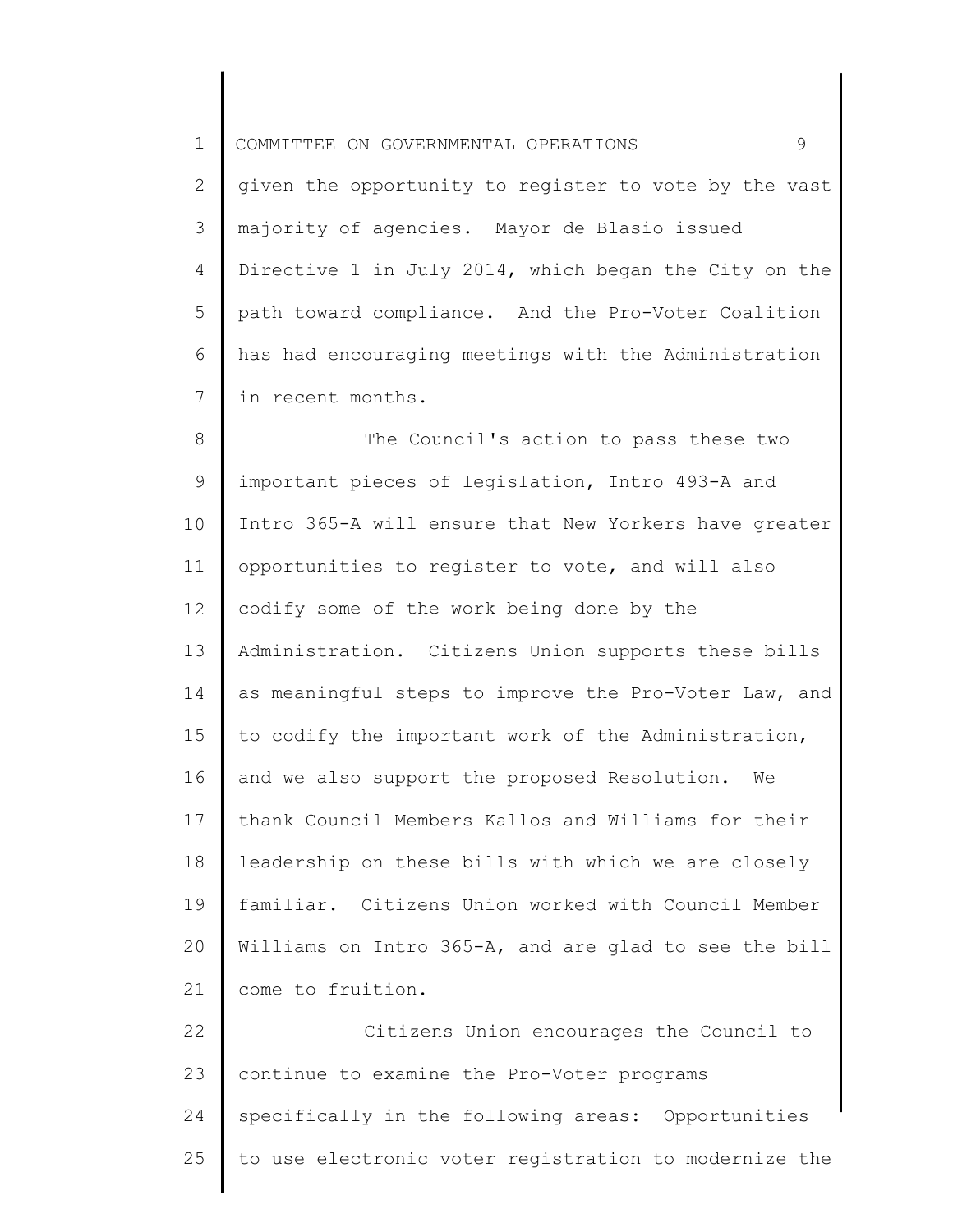| $\mathbf 1$     | 10<br>COMMITTEE ON GOVERNMENTAL OPERATIONS            |
|-----------------|-------------------------------------------------------|
| $\overline{2}$  | process with requiring similar recording of voter     |
| 3               | registration efforts by the City Clerk and the        |
| 4               | community boards. And racking additional data such    |
| 5               | as instances of individuals declining to register to  |
| 6               | vote when receiving services as is collected under    |
| $7\phantom{.0}$ | the National Voter Registration Act. And that         |
| 8               | concludes our testimony.                              |
| $\mathsf 9$     | CHAIRPERSON KALLOS: Thank you very much.              |
| 10              | I'd like to acknowledge that we are joined by Council |
| 11              | Member Steve Matteo who always receives the gold star |
| 12              | for early attendance, always. I would like to now     |
| 13              | recognize Council Member Jumaane Williams, who is a   |
| 14              | sponsor of Introduction 356-A.                        |
| 15              | COUNCIL MEMBER WILLIAMS: Thank you, Mr.               |
| 16              | Chair, and thank you for your leadership on this      |
| 17              | issue, and thank you for coming out and testifying.   |
| 18              | Government has a responsibility to maximize the       |
| 19              | potential of voters coming out, and voters            |
| 20              | registration. And right now, it seems like only the   |
| 21              | minimum amount is being done. The Center for Popular  |
| 22              | Democracy published a recent report that found 84% of |
| 23              | visitors to government agencies were never offered a  |
| 24              | chance to register. And 60% of the agencies didn't    |
| 25              | even have a voter registration form in their office.  |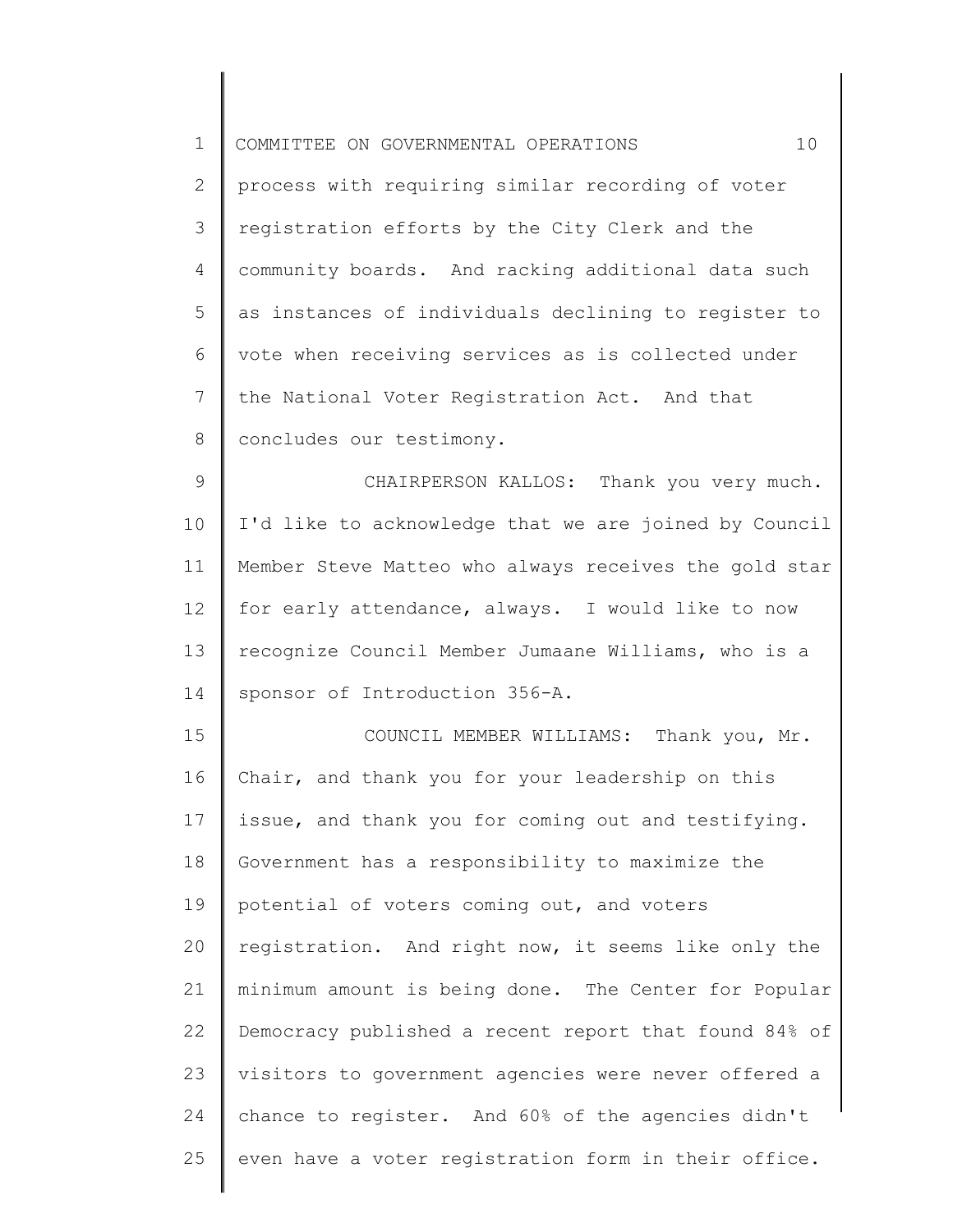1 2 3 COMMITTEE ON GOVERNMENTAL OPERATIONS 11 Further, 95% of the clients were never asked if they wanted to register to vote.

4 5 6 7 8 9 10 11 12 13 14 15 16 17 18 19 20 21 22 23 Intro 356-A is in response to the fact that our city agencies have not done as much as they should be doing, and they have been required by law to make voter registration easier. New York is 47th in the nation in terms of participation. So we want to do more in the Administration. I'm happy that the Mayor put forth an executive order to do some of the changes. This bill help conquertize that, and will also make sure that the City Council gets the reports as well. The Pro-Voter Bill works to improve compliance of City agencies by individually coding. The Pro-Voter works to improve compliance even though it's not individually coding each registration form. Each participating agency would then have to report how many forms were given, and how many forms came back. Then, the City Council can help do its job to make sure that the agencies are doing-- are following the law. It's clearly a huge problem because all New Yorkers should be able to register to vote with ease.

24 25 This Council's bill will basically give us a better accounting of which agencies are giving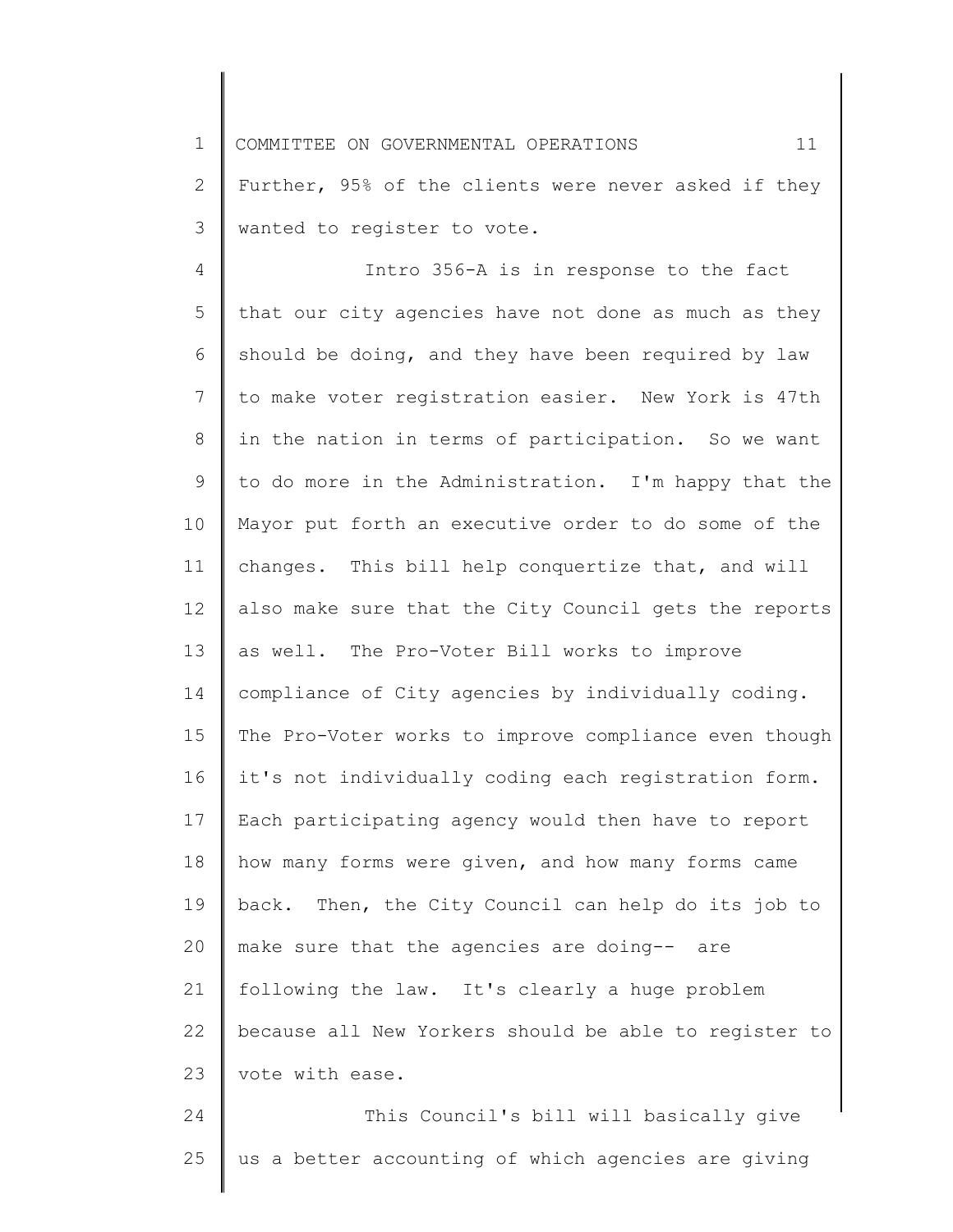| $\mathbf 1$ | 12<br>COMMITTEE ON GOVERNMENTAL OPERATIONS            |
|-------------|-------------------------------------------------------|
| 2           | out the form, and which agencies are getting them     |
| 3           | back. I want to thank the Citizens Union and the      |
| 4           | Center for Popular Democracy, and other Good          |
| 5           | Government Groups who have shown support on this      |
| 6           | bill. Hold on one second, please.                     |
| 7           | [Pause]                                               |
| 8           | COUNCIL MEMBER WILLIAMS: And                          |
| 9           | concurrently, we have a Reso out because state law--  |
| 10          | And though I didn't necessarily agree with the        |
| 11          | testimony that was given at the time of the bill that |
| 12          | state prohibited it. But the attorneys here at the    |
| 13          | City Council, the great attorneys, persuaded me that  |
| 14          | the testimony was correct. State law indeed           |
| 15          | prohibits us from putting a barcode on each           |
| 16          | individual registration card. So since State law      |
| 17          | prohibits the City form putting individual agency     |
| 18          | barcodes on voter registration cards, this resolution |
| 19          | we are introducing tomorrow will call on the State to |
| 20          | repeal the part of the law to ensure easier           |
| 21          | identification when labeling these voter registration |
| 22          | forms. And I would like to thank the Chair for being  |
| 23          | the co-sponsor on that piece of legislation, and for  |
| 24          | his leadership on the issue altogether. Thank you.    |
| 25          | [Pause]                                               |
|             |                                                       |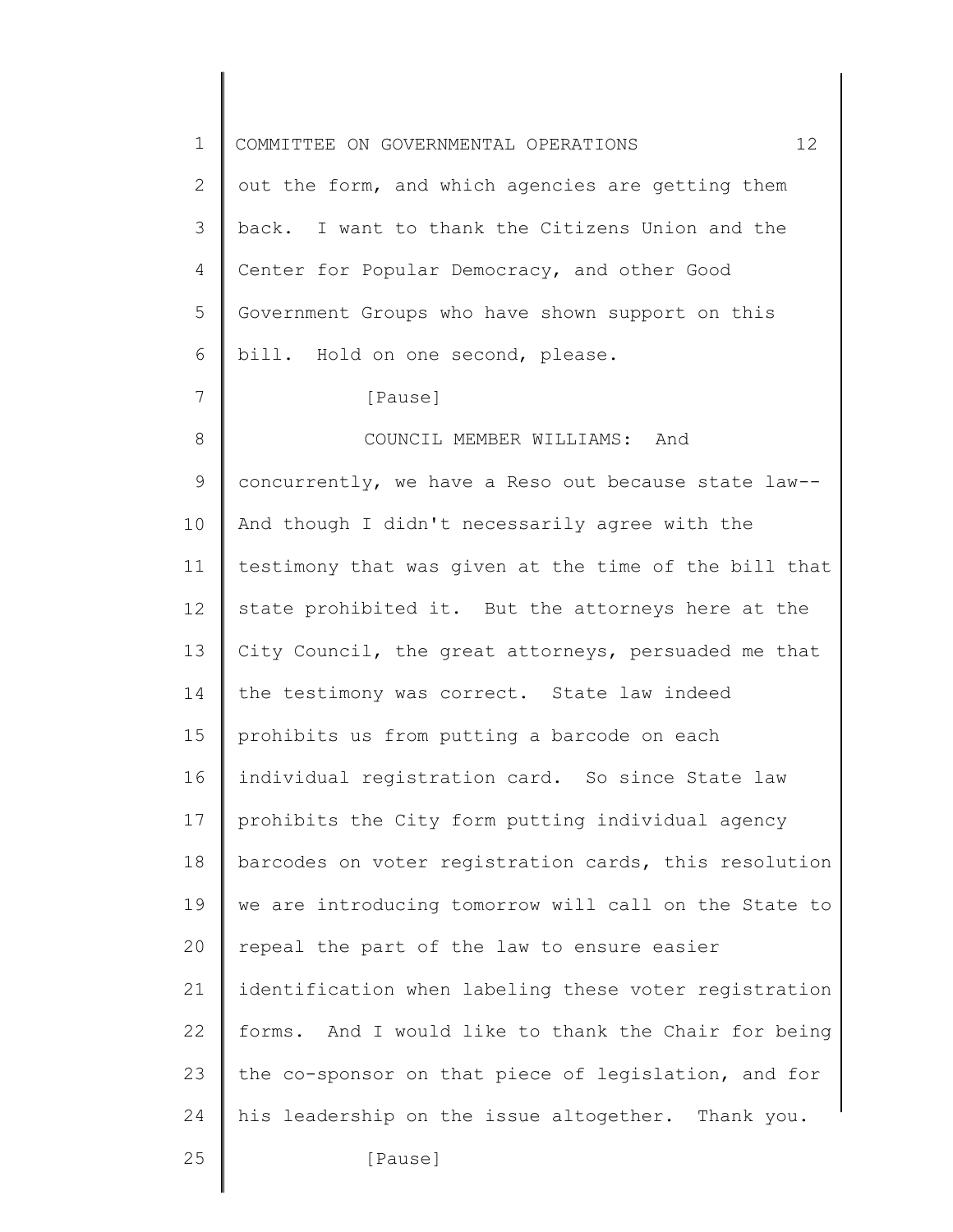1 2 3 4 5 6 7 8 9 10 11 12 13 14 15 16 17 18 19 20 21 22 23 24 25 COMMITTEE ON GOVERNMENTAL OPERATIONS 13 CHAIRPERSON KALLOS: We are going to take a brief recess and reconvene shortly. [background discussion] CHAIRPERSON KALLOS: [gavel] We are back from recess. I would like to now call on the Committee Clerk to call the roll. CLERK: Kevin Penn, Committee Clerk, roll call on the Committee on Governmental Operations, Intros 356-A, 493-A, and Pre-Considered Resolution. Council Member Kallos. COUNCIL MEMBER KALLOS: Aye. CLERK: Greenfield COUNCIL MEMBER GREENFIELD: Aye. CLERK: Matteo. COUNCIL MEMBER MATTEO: Aye. CLERK: By a vote of 3 in the affirmative, 0 in the negative, and no abstentions, the items have been adopted. CHAIRPERSON KALLOS: We will hold the vote open for a half an hour, and thank you very much. [background discussion] COUNCIL MEMBER LEVINE: This is it. I'm putting you over the top. I'm proud to vote aye.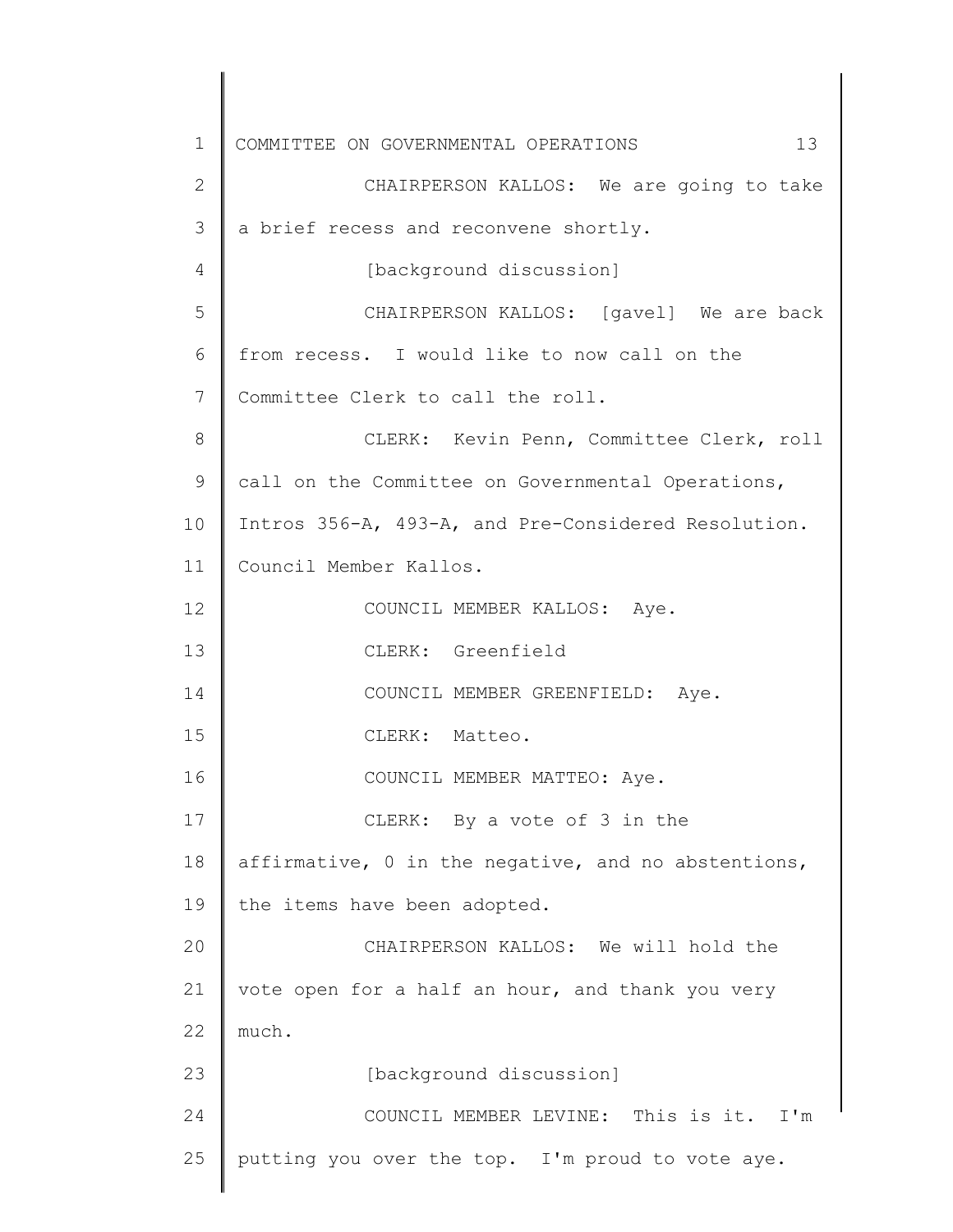COMMITTEE ON GOVERNMENTAL OPERATIONS 14 CLERK: The final vote-- Council Member Levine. COUNCIL MEMBER LEVINE: I vote aye. CLERK: The final vote in the Committee of Governmental Operations 4 in the affirmative, 0 in the negative and no abstentions. [background discussion] [Pause] CHAIRPERSON KALLOS: This meeting of the Governmental Operations Committee is hereby adjourned. [gavel]